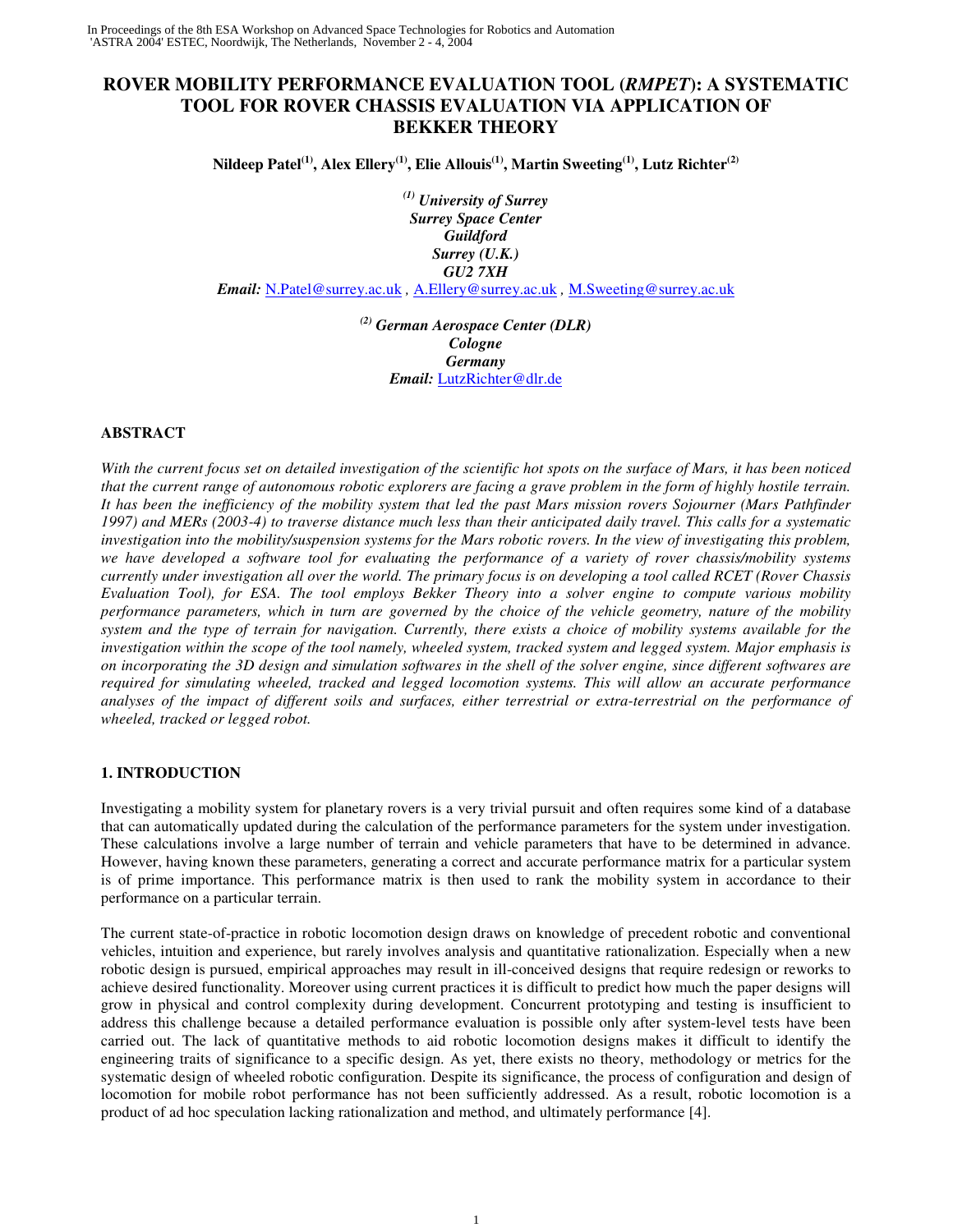An attempt was made during this study to develop a simple yet efficient calculation tool that can evaluate the performance of a particular system from the provided data. The tool has the most common and user-friendly Windows® interface as the front end and encompasses the *Bekker Theory* to calculate the performance parameters. The tool provides a choice of terrain to be used during the evaluation process depending upon the mission scenario. The presently available modules include the Martian Terrain (using the Martian Soil Simulant – MSS data), the Lunar Terrain (using the Lunar Soil Simulant – LSS data), the Terrestrial Surface (Earth's Hard Soil data) and the choice of creating a User Defined Surface.

# **2. SOFTWARE ARCHITECTURE**

The Rover Performance Evaluation Tool (RPET) consists of two main modules namely:

- (a) Rover Mobility Performance Evaluation Tool (RMPET)
- (b) Mobility Synthesis (MobSyn)



Fig. 1. RPET - Software Architecture/Data Flow

# **2.1 Rover Mobility Performance Evaluation Tool (***RMPET***)**

The RMPET computes the mobility performance parameters such as drawbar pull, motion resistances generated, soil thrust, slippage and sinkage for a particular mobility system selected by the user for evaluation on a particular terrain. Currently there are a number of mobility systems available for investigation such as:

- (a) Wheeled Mobility System
- (b) Tracked Mobility System
- (c) Legged Mobility System

Each of the above mobility systems can be evaluated for performance on a wide range of available terrain such as:

- (a) Martian Terrain (using DLR soil simulant MSS-B)
- (b) Lunar Terrain (using the Lunar soil simulant)
- (c) Terrestrial Soil (Earth)
- (d) User Defined Soil (customised soil with desired properties)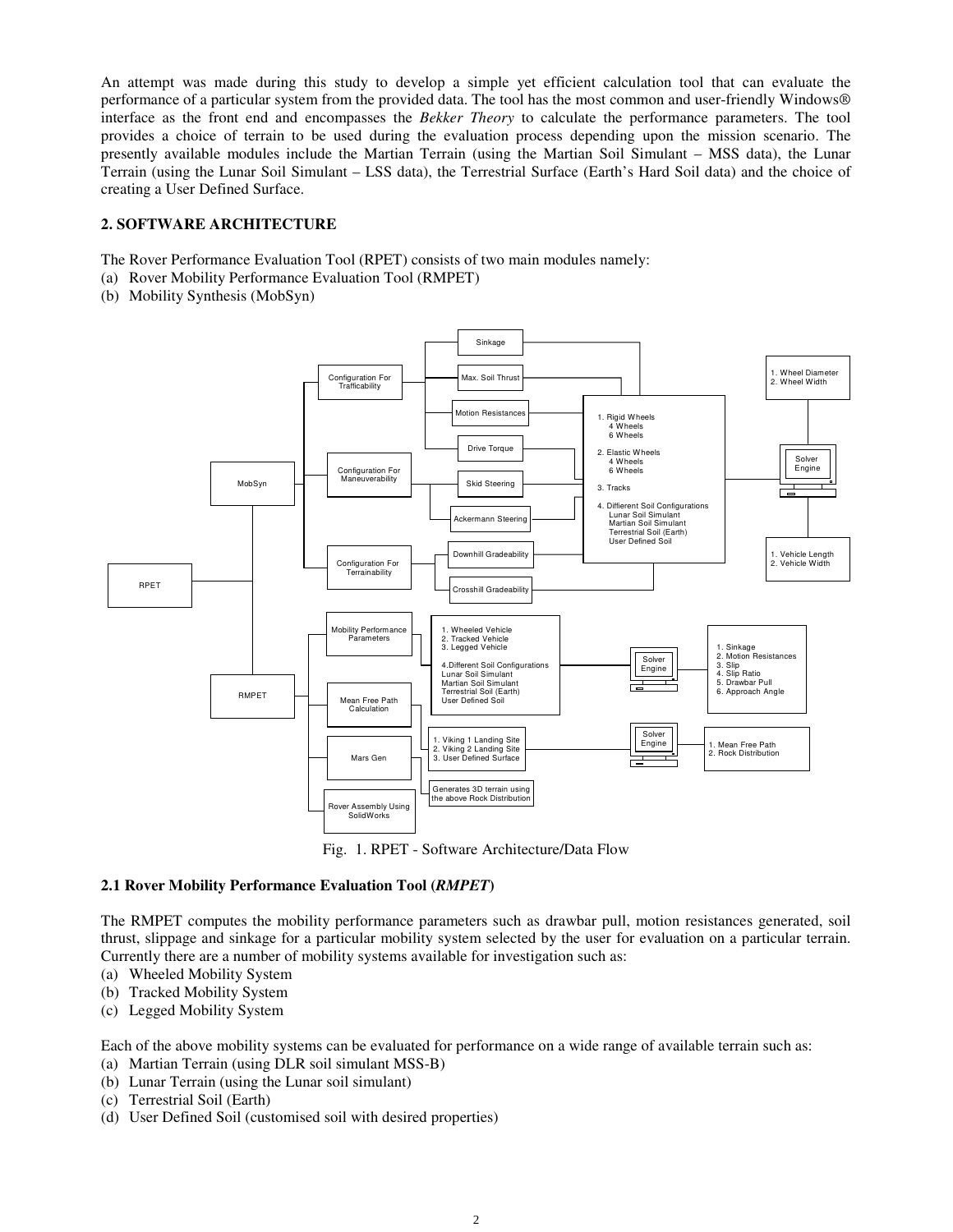There are four sub-modules available in RMPET each having its own distinguished task:

- (a) Compute Mobility Performance Parameters
- (b) Compute Mean Free Path
- (c) Generate 3D Martian Terrain using SolidWorks ® (MarsGen)
- (d) Generate & Simulate 3D Rover Assemblies using SolidWorks, COSMOS ® (RoverGen)

# **2.2 Mobility Synthesis (***MobSyn***)**

Mobility Synthesis (MobSyn) is similar to Locomotion Synthesis (LocSyn) developed by D. Apostolopoulos at Carnegie Melon University [4]. MobSyn computes the configuration equations for the chosen wheel/track type and outputs the ideal wheel/track width and wheel diameter for the desired performance parameters. The inputs to the system include desired motion resistances, power/torque availability, nature of terrain and other desired performance criteria. There are three sub-modules available in MobSyn each associated with determining the wheel diameter, wheel width or vehicle ground projected footprint depending upon the chosen constraint criteria.

- (a) Configuration for Trafficability
- Using Sinkage/Wheel loading area
- **Using Motion Resistances**
- Using Soil Thrust/Max. Tractive force generated
- Using Available drive torque

(b) Configuration for Maneuverability

- For Skid Steering
- For Ackermann Steering
- (c) Configuration for Terrainability

Sub-module (a) computes the configuration equations and outputs the ideal wheel diameter and wheel width whereas, the sub-modules (b) and (c) output the ideal ground projected footprint i.e. vehicle length and width to safely and successfully manoeuvre the vehicle whilst operating in the desired operating environment. This module is not covered in greater detail within the scope of this document.

# **3. ROVER MOBILITY PERFORMANCE EVALUATION TOOL (RMPET)**

The primary goal for a planetary rover is the capability to navigate in an unknown, hostile terrain, recognize and negotiate obstacles, deploy scientific instruments and acquire samples from scientific targets. These goals must be attained within minimum mass and minimum volume within tight mobility, power, thermal and communications constraints. The mobility system is characterized by a number of parameters - wheel-base, footprint, drive wheel number, drive wheel torque, wheel design (dimensions, stiffness, grouser placement, construction material), power requirements, suspension and stability. Performance is generally quantified in terms of vehicle Drawbar Pull (DP – defined as the difference between soil thrust and motion resistance) and power requirements. Resistance to motion comprises a number of components – rolling resistance, compaction resistance, bulldozing resistance, resistance due to wheel flexure, and resistance due to slippage. Locomotion requires traction to provide forward thrust on the ground. The mobility system must provide robust mobility with maximum payload capacity for scientific instruments.

|                                                  | <b>XX</b> Rover Mobility Performance Evaluation Tool (RMPET)<br>ROVER MOBILITY PERFORMANCE<br><b>EVALUATION TOOL [RMPET]</b> |                                                                                                                                                                  |
|--------------------------------------------------|------------------------------------------------------------------------------------------------------------------------------|------------------------------------------------------------------------------------------------------------------------------------------------------------------|
| <b>Rover Mobility Performance</b>                |                                                                                                                              |                                                                                                                                                                  |
| <b>Evaluation Tool (RMPET)</b>                   | <b>Project Options</b>                                                                                                       | About                                                                                                                                                            |
|                                                  | C Compute Mobility Performance Parameters                                                                                    | RMPET computes the Mobility System<br>Parameters using the Bekker Theory and<br>calculates the Mean Free Path using the<br>exponential law for rock distribution |
|                                                  | C Compute Mean Free Path for the Vehicle                                                                                     | given by Golombek and Rapp (1997).                                                                                                                               |
| Version 2.0<br>© University of Surrey 2004       | C Construct Martian Terrain Using Solidworks                                                                                 | Info<br>Developed By: Nildeep Patel<br>Contact: N.Patel@sstl.co.uk                                                                                               |
| Surrey Space Center                              | C Construct a 3D Rover Model using Solidworks                                                                                | Surrey Space Center<br>(c) University of Surrey 2004                                                                                                             |
|                                                  |                                                                                                                              |                                                                                                                                                                  |
| Developed by Nildeep Patel<br>N.Patel@sstl.co.uk | Next                                                                                                                         | Cancel                                                                                                                                                           |

Fig. 2. RMPET – Start Up Screen and Task Selection Screen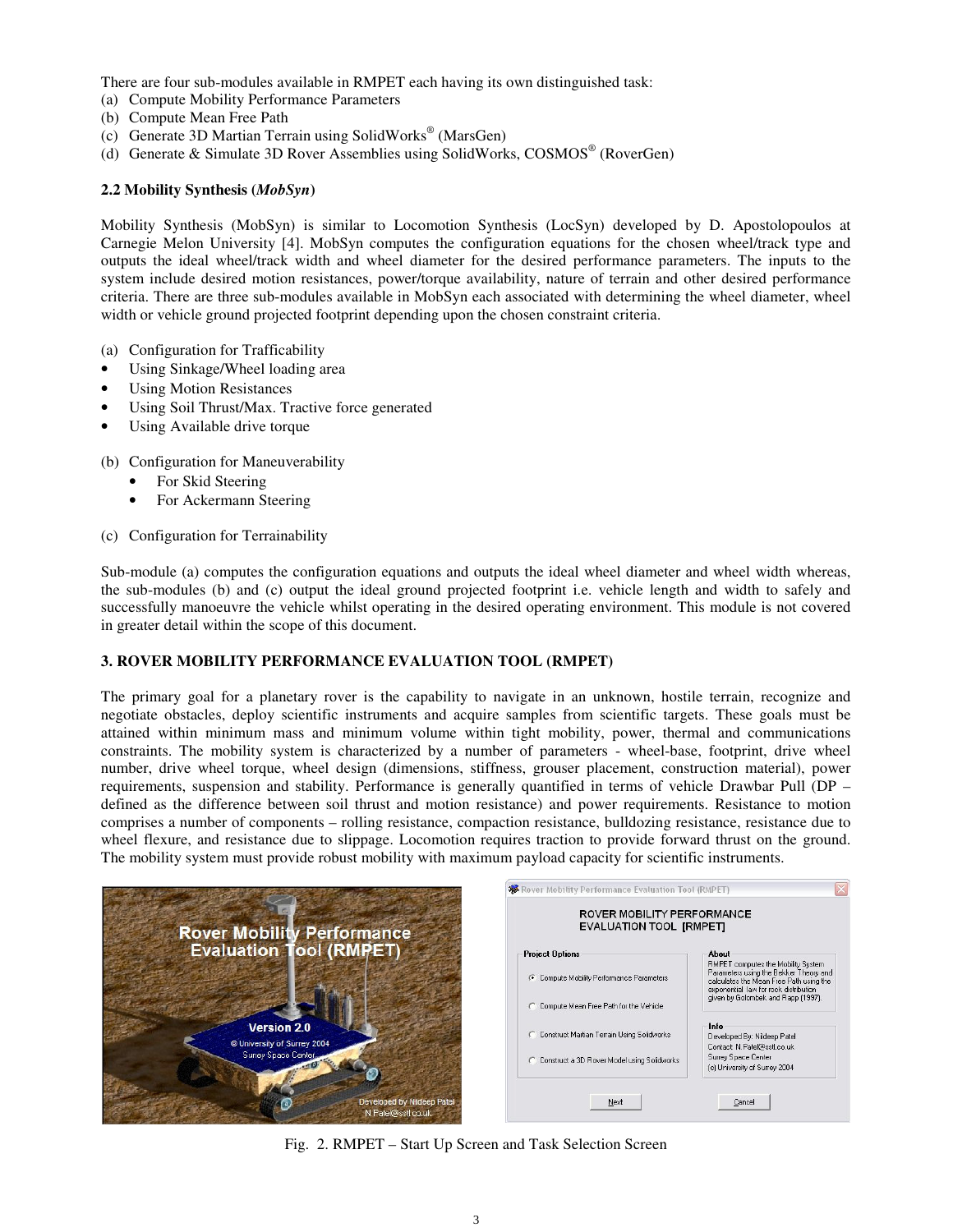This analysis tool is of invaluable importance in determining the direct performance effects for comparing mobility performance with variations in the mobility system parameters without the complexities of generating 3D models or scaled real vehicles. All values are quoted in SI units – all tabulated results assume that all other parameters not represented in the tables are constant.



Fig. 3. RMPET - Data Entry and Results Screen

#### **3.1 Mobility Performance Parameters**

**Soil Shear Strength:** Soil shear strength is characterised by soil cohesion  $C_0$  and internal friction angle  $\phi$  quantified by the Mohr-Coulomb law such that the shear stress parallel to the plane of failure will be given as:

$$
\tau = C_0 + \sigma \tan \phi \tag{1}
$$

*Soil Thrust and Slip:* The soil thrust provides the tractive effort. When the forces of the wheels, tracks, or legs push on the soil, the resulting force from the soil is called the soil thrust. However, soil thrust is modified by the slip of the wheel, track, or leg against the soil and is basically the difference between the vehicle's translational velocity and wheel/track rotational velocities (or leg movement velocity). At low velocity we can compute the slip [4,6] as:

$$
H = H_0 \left( 1 - e^{-st/\kappa} \right) \tag{2}
$$

For n-wheeled and n-legged vehicles, soil thrust is given by:

$$
H_0 = n\left(bIC_0 + W\tan\phi\right) \tag{3}
$$

For tracked vehicles, the soil thrust is increased due to the greatly increased ground contact area. For double tracks, soil thrust is given by:

$$
H_0 = 2(blC_0 + W \tan \phi) \tag{4}
$$

*Grousers:* The Mean Maximum Pressure (MMP) drops when the number of wheels on a rover is increased. MMP is a heuristic performance parameter that quantifies the ground pressure distribution on the soil by the vehicle [7]. The addition of grousers increase the soil thrust because of the added traction on each wheel/track. Sojourner wheels had 16 x 0.127 mm thick cleats per wheel that protruded 1 cm. For grousered, n-wheeled vehicle, the soil thrust is given by:

$$
H_0 = \frac{d}{2} n (T_0 + W \tan \phi) \tag{5}
$$

The addition of grousers improves the Drawbar Pull with a minimal impact on mass overheads. Their most important use is in improving performance in unfavourable soils. Grousers on tracks dramatically increase the soil thrust, more than doubling it from a smooth track. For a double tracked vehicle with  $N_g$  grousers (with height 'h') per track:

$$
H_0 = 2\left(N_g b l C_0 \left(1 + \frac{2h}{b}\right) + W \tan \phi \left(\frac{h}{b} \cot^{-1} \frac{h}{b}\right)\right) \tag{6}
$$

*Motion Resistances:* Acting in opposition to the soil thrust is the resistances to motion. Such a resistance is dominated by soil compaction and bulldozing of the soil – it can absorb between 5-35% of gross engine power depending on the soil and vehicle speed.

*Soil Compaction due to Sinkage:* Sinkage (z) and compaction resistance decrease with increasing footprint size, as a larger footprint would resist sinkage. The adoption of tracks significantly reduces compaction resistance due to sinkage because of the very large footprint of each track. The general sinkage equation is as follows:

$$
z = \left(\frac{w}{A(k/b)}\right)^{1/n'} = \left(\frac{p}{k/b}\right)^{1/n'}\tag{7}
$$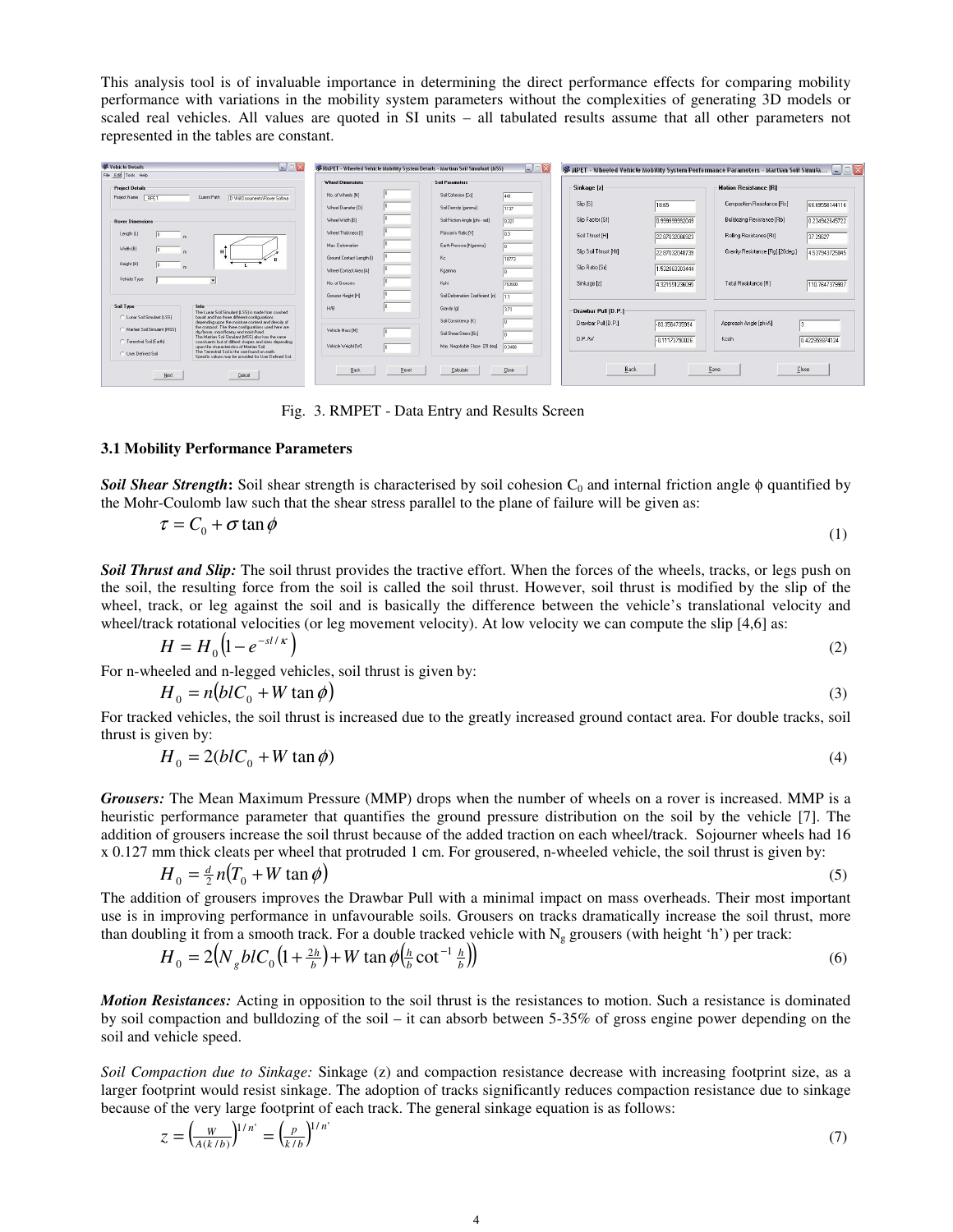Track sinkage for dual tracks is given by:

$$
z = \frac{1}{2} \left( \frac{w}{kl} \right)^{1/n} \tag{8}
$$

Wheel sinkage for an n-wheeled vehicle is given by:

$$
z = \frac{1}{n} \left( \frac{3W}{(3-n)k\sqrt{d}} \right)^{2/(2n+1)}
$$
(9)

The dominant source of resistance for wheeled and legged vehicles is compaction resistance  $(R<sub>c</sub>)$ , but this is minimal for tracked vehicles given their very high soil thrusts. The most effective means to reduce compaction resistance is to increase the footprint size. Soil compaction resistance for wheeled and legged vehicles is determined through the following:

$$
R_c = n\left(\frac{k}{n+1}\right)z^{n+1} \tag{10}
$$

*Bulldozing Resistance:* Bulldozing occurs for the front wheels only as the rearward wheels typically follow in the tracks made by the forward wheels. Bulldozing resistance  $(R_b)$  becomes a problem when wheel sinkage exceeds around 0.06 times the wheel diameter. Narrow wheels suffer less from bulldozing as significant portions of the soil are pushed to the sides of the wheel. Bulldozing for wheeled vehicles involves all the terms but for tracked vehicles, only the first term is relevant (as the other terms determine the impact of the following wheels in the path created by the first, a situation not encountered by a tracked vehicle).

$$
R_b = \frac{B\sin(a+\varphi)}{2\sin a\cos\varphi} (2zC_0k_c + \gamma z^2k_\gamma) + \left[\frac{\pi\gamma l^2(90-\varphi)}{540} + \frac{\pi C_0l^2}{180} + C_o l^2 \tan(45+\frac{\varphi}{2})\right]
$$
(11)

Bulldozing resistance offers lower resistance to motion compared with compaction resistance for both wheeled and tracked vehicles. Bulldozing resistance is affected by changes in both wheel/track diameter and wheel/track width – narrow wheels reduces bulldozing resistance significantly while a decrease in wheel width increases the bulldozing resistance to a much lesser degree.

*Gravitational Resistance:* The rover experiences gravitational resistance  $(R_g)$  while negotiating the slopes. The maximum slopes that must be negotiable on Mars are the inner slopes of recent craters that may reach up to 30-40° but wheeled vehicles are generally limited to gradients  $< 25^{\circ}$ . We have adopted a maximum value of 20°.

$$
R_g = W \sin \theta \tag{12}
$$

*Drawbar Pull:* Drawbar pull (DP) is the difference between soil thrust (H) and motion resistance (R) and it defines trafficability. This is the most important value in the development of a vehicle, as it defines the ability (or inability) of a vehicle to traverse over a specified terrain. In order for a vehicle to negotiate terrain, it must have a positive Drawbar Pull.

$$
DP = H - R = H - \left(R_c + R_b + R_g + R_{other}\right)
$$
\n<sup>(13)</sup>

#### **3.2 Mean Free Path**

Mean Free Path is defined as expected distance that the vehicle can traverse in a straight line before it encounters a nontraversable hazard. Martian surface is very rocky with rocks occupying up to 16% of areal coverage for rocks over 3 cm in diameter. However, the problem of reliance on such statistical models was exemplified by Sojourner's difficulties in traversing the rock garden which had an areal coverage of 24.6% of rocks over 3 cm diameter. A model of the Martian rock distribution is used to determine the mean free path (MFP) which is a function of both the rock distribution and the vehicle geometry. When expressed in units of vehicle scale (e.g.: vehicle turning circle diameter), a large Mean Free Path (e.g. $>>1$ ) means the terrain is sparsely populated with rocks. Whereas, when the mean free path is small (e.g.  $\ll$ <1), then the terrain is effectively non-traversable for the vehicle [8,9,10]. If the mean free path is moderate (e.g.  $\sim$  1) then successful navigation will require elaborate sensing of terrain and a sophisticated navigation algorithm. If the Mean Free Path were monotonically increasing with scale then it would be desirable to build large rovers. If it were monotonically decreasing it would be desirable to build small rovers. If it is non-monotonic then there might be an optimum size or alternatively, an undesirable range of scales. It is desirable to design rovers which have as large an intrinsic mean free path as possible for the expected terrain within mass and cost constraints.

Assume that the vehicle is resting on a hazard-free surface and moves forward by a distance "x". We wish to compute "x" such that the product of the expected number of non-traversable hazards in the swept area of the vehicle out to "x" is unity. At this stage, i.e. "x", the vehicle is said to have reached its mean free path. Hazards are distributed randomly, uniformly and independently, so the distribution of hazard in any area of terrain is a Poisson's Process, with expected value proportional to the area. Lets consider a vehicle with length  $(L)$  and width  $(W)$  preparing to move a distance  $(x)$ .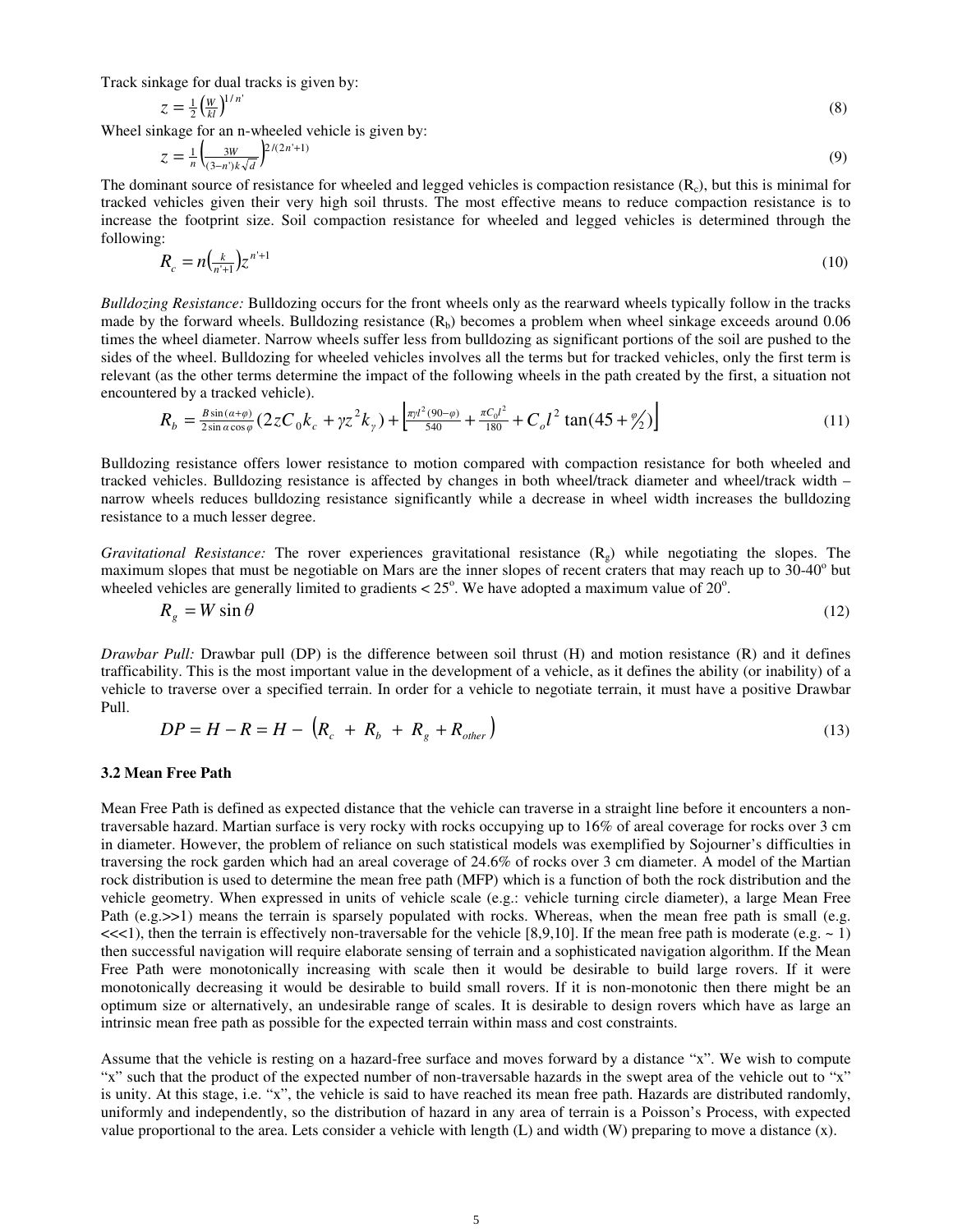

Fig. 4. Mean Free Path Schematic

The number of rocks for Viking Landers sites 1 and 2 is given by Golombek & Rapp's (1997) exponential law:  $-$ ∘D

$$
N(D) = Le^{-sD}
$$
 L = cumulative number of rocks of all sizes/m<sup>2</sup>  
L<sub>VL1</sub>=5.61, L<sub>VL2</sub>=6.84  
s<sub>VL1</sub>=12.05, s<sub>VL2</sub>=8.30  
The frequency of each sequence for N<sub>VL1</sub>=12.05 and *Q* is given by a similar relation

The frequency of rock coverage for Viking Lander sites 1 and 2 is given by a similar relation,

$$
F(D) = Ke^{-qD}
$$
 K = cumulative fractional area covered by rocks of all sizes  
\n
$$
K_{\text{VL1}}=0.069, K_{\text{VL2}}=0.176
$$
\n
$$
q_{\text{VL1}}=4.08, q_{\text{VL2}}=2.73
$$
\n(15)

This model represents the most accurate, predictive model available with a 96% correlation with actual Mars data of rock size distribution [5]. This exponential law computes the frequency distribution of rocks according to diameter for both VL1 and VL2 sites. The rock frequency distribution may be utilised to compute the MFP - rocks of diameter D. Rocks are assumed to be distributed randomly according to a Poisson distribution. MFP may be defined as the product of the areal coverage of the rover's trajectory of  $(x+D/2)$ , and the areal density of rocks of diameter D [Wilcox et al. 1997]. For rocks larger than  $D_0$ :

$$
\int_{D_0}^{\infty} (x + D/2)(r + D)\rho(D)dD = 1
$$
\n(16)

where,

 $\rho(D) = Ke^{-qD}$  =probability density of rock centres/m<sup>2</sup> for rocks between D and D+ $\delta$ D.

MFP is determined by the rock vertical height rather than rock diameter due to embedding in the soil. The average rock height may be determined by [Golombek & Rapp 1997] – this will give a proper value of limiting rock diameter  $D_0$ :

|                                      |                    |                            | RMPET - Mean Free Path (MFP) Computation - VL2 S - $\Box X$ |  |
|--------------------------------------|--------------------|----------------------------|-------------------------------------------------------------|--|
| Rock Population/MFP - Viking 2 (VL2) |                    |                            |                                                             |  |
|                                      |                    |                            |                                                             |  |
|                                      |                    |                            |                                                             |  |
| Rock<br>Diameter                     | Number<br>of Rocks | Height<br>$\overline{[m]}$ | MFP<br>[ <sub>m</sub> ]                                     |  |
| 1                                    | o                  | 0.514                      | 97.69947                                                    |  |
| 0.8                                  | o                  | 0.4128                     | 56.414367                                                   |  |
| 0.6                                  | 1                  | 0.3116                     | 32.551680                                                   |  |
| 0.55                                 | 1                  | 0.2863                     | 28.368099                                                   |  |
| 0.5                                  | $\overline{2}$     | 0.261                      | 24.721636                                                   |  |
| 0.4                                  | 6                  | 0.2104                     | 18.774170                                                   |  |
| 0.325                                | 11                 | 0.17245                    | 15.273541                                                   |  |
| 0.3                                  | 14                 | 0.1598                     | 14.258529                                                   |  |
| 0.25                                 | 21                 | 0.1345                     | 12.426980                                                   |  |
| 0.22                                 | 27                 | 0.11932                    | 11.443466                                                   |  |
| 0.2                                  | 32                 | 0.1092                     | 10.831652                                                   |  |
| 0.13                                 | 58                 | 0.07378                    | 8.9381538                                                   |  |
| 0.1                                  | 74                 | 0.0586                     | 8.2324342                                                   |  |
| 0.075                                | 91                 | 0.04595                    | 7.6875223                                                   |  |
| 0.05                                 | 112                | 0.0333                     | 7.179094                                                    |  |
| 0.03                                 | 133                | 0.02318                    | A7969864                                                    |  |
| 0.015                                | 150                | 0.01559                    | 6.5240027                                                   |  |
|                                      |                    |                            |                                                             |  |
| QK<br>Save<br>Cancel                 |                    |                            |                                                             |  |

Fig. 5. Mean Free Path Results Screen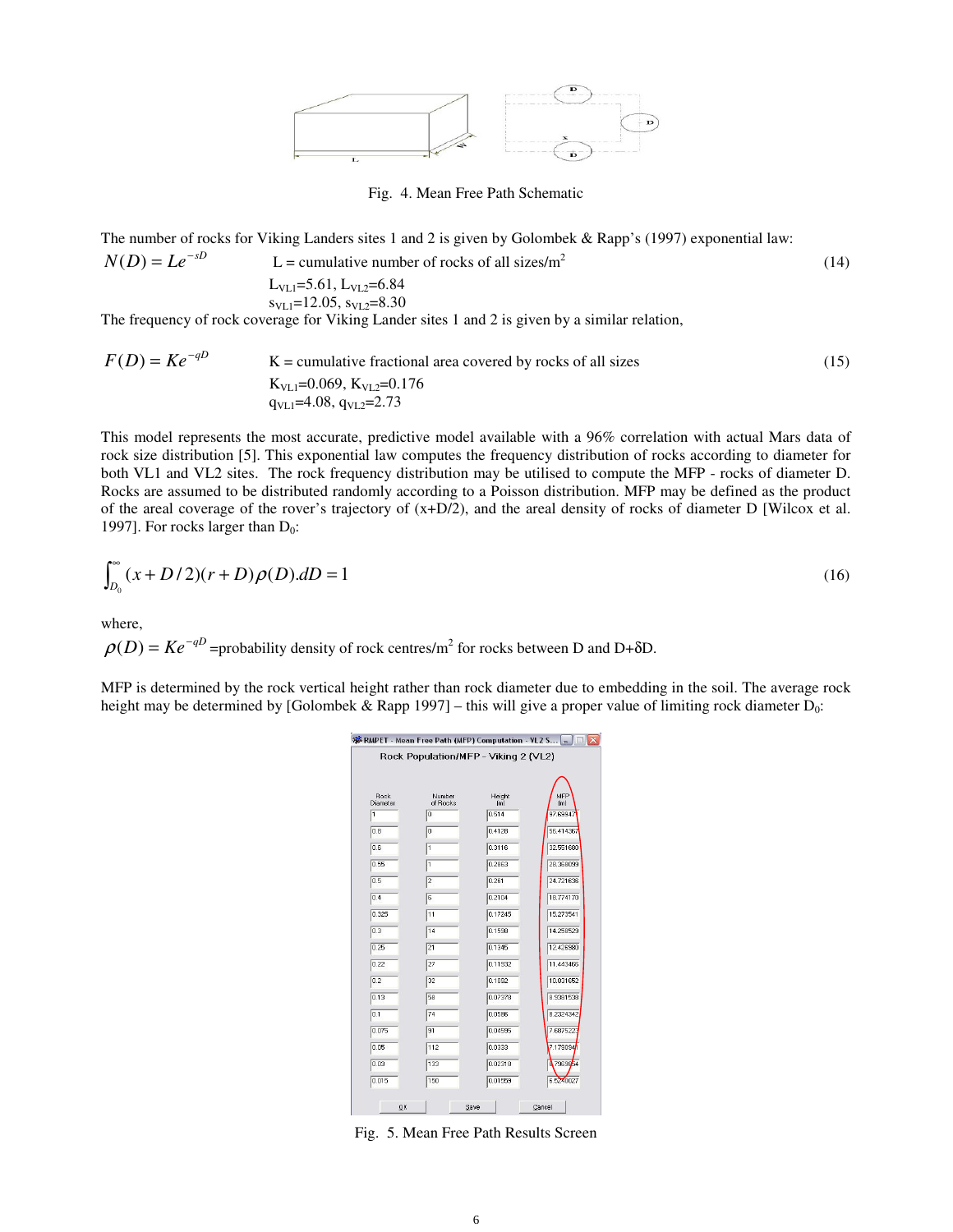H=0.365D+0.008 assuming that the rock height for VL1 is 3/8 the rock diameter H=0.506D+0.008 assuming that the rock height for VL2 is ½ the rock diameter

The largest diagonal of the vehicle is  $r = \sqrt{l^2 + w^2}$  where  $l$  = vehicle length, w = vehicle width assuming that the vehicle can turn in place which may be related to the limiting rock size for negotiation. This is assumed to be the case with skid steering capability or with appropriate double Ackermann steering. The solution for MFP is given by:

$$
x = \frac{1 - (r/2) \int_{D_0}^{\infty} D\rho(D) dD - (1/2) \int_{D_0}^{\infty} D^2 \rho(D) dD}{r \int_{D_0}^{\infty} \rho(d) dD + \int_{d_0}^{\infty} D\rho(D) dD}
$$
(17)

#### **3.3 Mars Terrain Generator (MarsGen)**

To investigate rover mobility, navigation and obstacle avoidance systems, two-dimensional representations of a terrain may provide little insight of the relation of the vehicle with respect to its environment. An enhanced view of the resultant terrain is inevitable to run the simulations for establishing the suitability of a particular rover mobility system to operate in the desired environment. This resulted in a study investigating the development of a software tool to generate representative models of the Martian surface using the methodology explained in section 3.2.



Fig. 6. MarsGen Data Input Screen and Terrain Preview Screen

#### **3.4 Rover Generator and 3D Simulator (RoverGen)**

RoverGen is a 3D simulator for SolidWorks designs developed as a part of the RMPET tool. The simulator uses COSMOS/Motion developed by ADAMS®. There exists capability of controlling the design and simulation software running in the background silently without the hassle of going through the software manuals or expensive training programs to get acquainted with using the complex simulators. All the desired parameters are inputted in the front-end interface, which are directly transmitted to the simulator for conducting a simulation run using those user-defined parameters. There exists a choice of models to be simulated using the tool provided by selecting from the drop-down box to facilitate comparison between several designs to generate a performance matrix. This performance matrix gives an indication of the capability of an individual concept to perform on a predefined terrain under a fixed set of operating environmental parameters. There exists a possibility of importing several different terrains for performing a simulation run. Currently there are three different types of terrains available:

(a) Flat Surface, (b) Sloped Surface  $(1^{\circ}$  onwards) and (c) User Defined Surface (Terrain Generated using MarsGen, Imported from other CAD software, etc.)

The post-processing module is currently under development to facilitate direct or indirect comparison between different designs simulated using RoverGen. Ideally, a post-processing module will allow the user to create the plots of the desired quantities for desired components within the model to analyze the performance of the system during the simulation run. There exits a possibility of creating individual plots for each quantity of each component with simulation time as the X-axis or another quantity of the same component as X-axis. Alternatively, the data may be exported in form of a text file or a spreadsheet. In order to load a model and simulate it, it is a required to have the CAD models stored in the "Models Library".